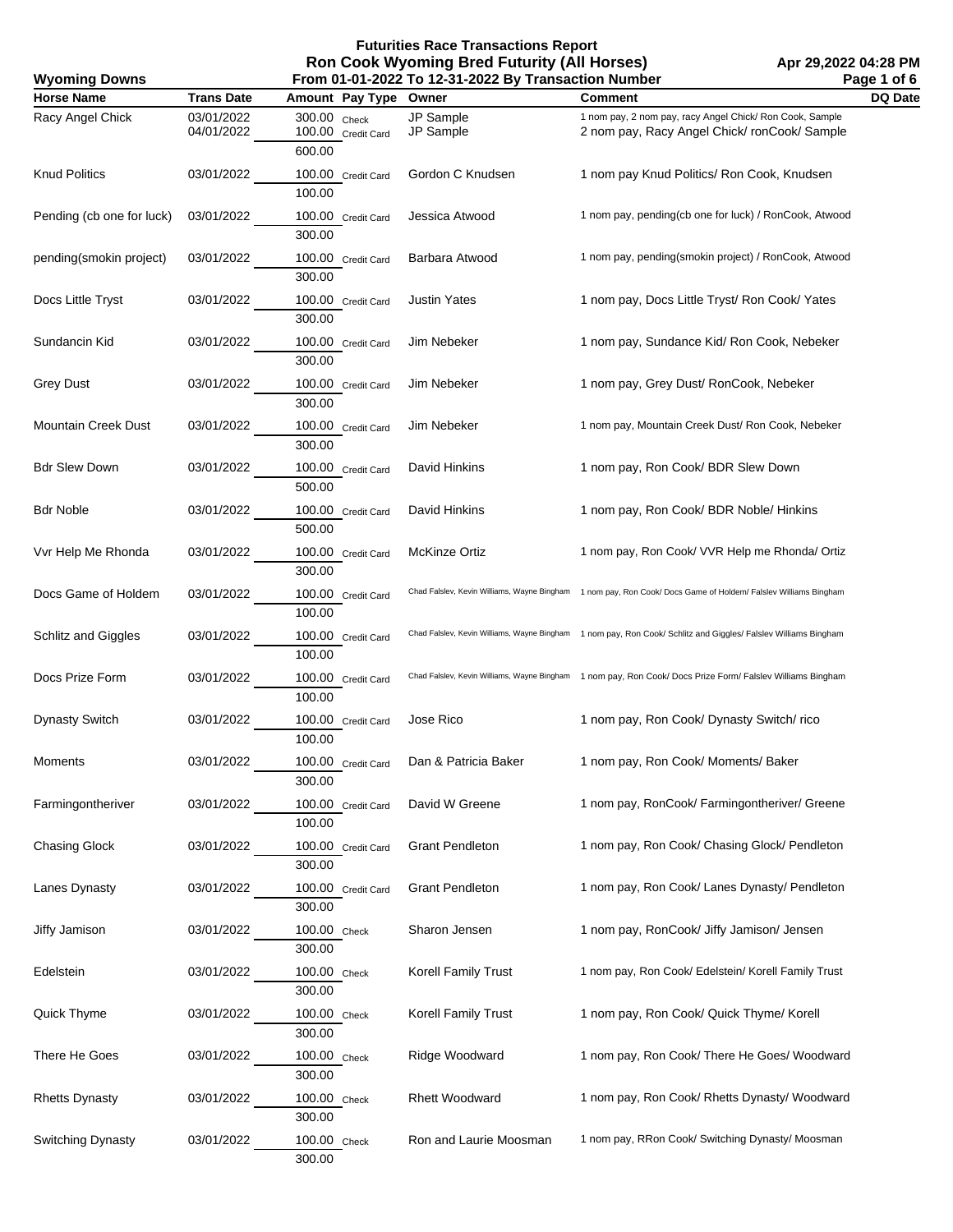## **Futurities Race Transactions Report Ron Cook Wyoming Bred Futurity (All Horses)**

| <b>Wyoming Downs</b>        |                   |                              | From 01-01-2022 To 12-31-2022 By Transaction Number |                                                                            | Page 2 of 6 |
|-----------------------------|-------------------|------------------------------|-----------------------------------------------------|----------------------------------------------------------------------------|-------------|
| <b>Horse Name</b>           | <b>Trans Date</b> | Amount Pay Type              | Owner                                               | <b>Comment</b>                                                             | DQ Date     |
| Jv Rockin Da Winner         | 03/01/2022        | 100.00 Check<br>300.00       | JV Quarter Horses                                   | 1 nom pay, Ron Cook/ Jv Rockin da Winner/ Jv Quarter Horses                |             |
| Jv Zoomin Da Wagon          | 03/01/2022        | 100.00 Check<br>300.00       | JV Quarter Horses                                   | 1 nom pay, Ron Cook/ JV Zoomin Da Wagon/ Jv Quarter Horses                 |             |
| Jv Papp B Moven             | 03/01/2022        | 100.00 Check<br>300.00       | JV Quarter Horses                                   | 1 nom pay, Ron Cook/ Jv Papp B Moven/ Jv Quarter Horses                    |             |
| Cd Little Panther           | 03/01/2022        | 100.00 Check<br>300.00       | JV Quarter Horses                                   | 1 nom pay, RonCook/ CD Little Panther/ JV Quarter Horses                   |             |
| Jpj Roll the Dice           | 03/01/2022        | 100.00 Check<br>300.00       | James R or Patricia Johnson                         | 1 nom pay, RonCook/ JPJ Roll The Dice/ Johnson                             |             |
| Secrets Inthe Corona        | 03/01/2022        | 100.00 Check<br>300.00       | Zane Hollingsworth                                  | 1nom pay, ronCook/ Secrets in the Corona/ Hollingsworth                    |             |
| Pappa Fame                  | 03/01/2022        | 100.00 Check<br>300.00       | Eddie & Andrea Jensen                               | 1 nom pay, Ron Cook/ Pappa Fame/ Jensen                                    |             |
| Shineyspitfire              | 03/01/2022        | 100.00 Check<br>300.00       | Eddie & Andrea Jensen                               | 1 nom pay, Ron Cook/ Shineyspitfire/ Jensen                                |             |
| <b>Basin Brawler</b>        | 03/01/2022        | 100.00 Check<br>300.00       | Stan Young                                          | 1 nom pay, Ron Cook/ Basin Brawler/ Young                                  |             |
| The Eagle Way               | 03/01/2022        | 100.00 Check<br>300.00       | Stan Young                                          | 1 nom pay, Ron Cook/ The Eagle Way/ Young                                  |             |
| <b>Buzz the Tower</b>       | 03/01/2022        | 100.00 Check<br>300.00       | Stan Young                                          | 1 nom pay, Ron Cook/ Buzz the Tower/ Young                                 |             |
| Bds Got a Rogue One         | 03/01/2022        | 100.00 Check<br>300.00       | <b>BDS Performance Horses</b>                       | 1 nom pay, Ron Cook/ BDs Got A Rogue One/ BDS Performance Horses           |             |
| <b>Bds Davysboldfortune</b> | 03/01/2022        | 100.00 Check<br>300.00       | <b>BDS Performance Horses</b>                       | 1 nom pay, RonCook/ BDS Davysboldfortune/ BDS Performance Horses           |             |
| <b>Bds Eyezhardtoforget</b> | 03/01/2022        | 100.00 Check<br>300.00       | <b>BDS Performance Horses</b>                       | 1 nom pay, Ron Cook/ BDS Eyezhardtoforget/ BDS Performance Horses          |             |
| Bds Take It Ec              | 03/01/2022        | 100.00 Check<br>300.00       | <b>BDS Performance Horses</b>                       | 1 nom pay, Ron Cook/ BDS Take It EC/BDS Performance Horses                 |             |
| Jjs Hawk                    | 03/01/2022        | 100.00 Check<br>300.00       |                                                     | Ross Brown and Elsha McGarry 1 nom pay, RonCook/ JJS Hawk/ Brown & McGarry |             |
| Name Pending                | 03/01/2022        | 100.00 Check<br>300.00       | <b>CB Stables</b>                                   | 1 nom pay, Ron Cook/ Name Pending/CB stables                               |             |
| All Willy Nilly             | 03/01/2022        | 100.00 Check<br>300.00       | Lex Fabrizio                                        | 1 nom pay, RonCook/ All willy Nilly/ Fabrizio                              |             |
| Cd Fantasy Wagon            | 03/01/2022        | 100.00 Check<br>300.00       | Lee, Dan and Carol                                  | 1 nom pay, Ron Cook/CD Fantasy Wagon/ Lee                                  |             |
| Cd Bricks Baby Girl         | 03/01/2022        | 100.00 Check<br>300.00       | Lee, Dan and Carol                                  | 1 nom pay, Ron Cook/ CD Bricks Baby Girl/ Lee                              |             |
| Cd Golly Ms Molly           | 03/01/2022        | 100.00 Check<br>300.00       | Lee, Dan and Carol                                  | 1 nnompay, Ron Cook/ CD Golly Ms Molly/ Lee                                |             |
| Yallneedjesus               | 03/01/2022        | 100.00 Check<br>300.00       | Keith Bart Larose                                   | 1 nom pay, Ron Cook/ Yallneedjesus/ Larose                                 |             |
| Kc Rykers Prospect          | 03/01/2022        | 100.00 Check<br>300.00       | Kay and/or Cheri Dunford                            | 1 nom pay, Ron Cook/ KC Rykers Prospect/ Dunford                           |             |
| Hit On 17                   | 03/01/2022        | 100.00 Check<br>300.00       | Moonshine Racing                                    | 1 nom pay, RonCook/ Hit On 17/ Moonshine Racing                            |             |
| Lady Eyes a Corona          | 03/01/2022        | 100.00 Credit Card<br>100.00 | <b>Robert Fox</b>                                   | 1 nom pay, Ron Cook/ Lady eyes On a Corona/Fox                             |             |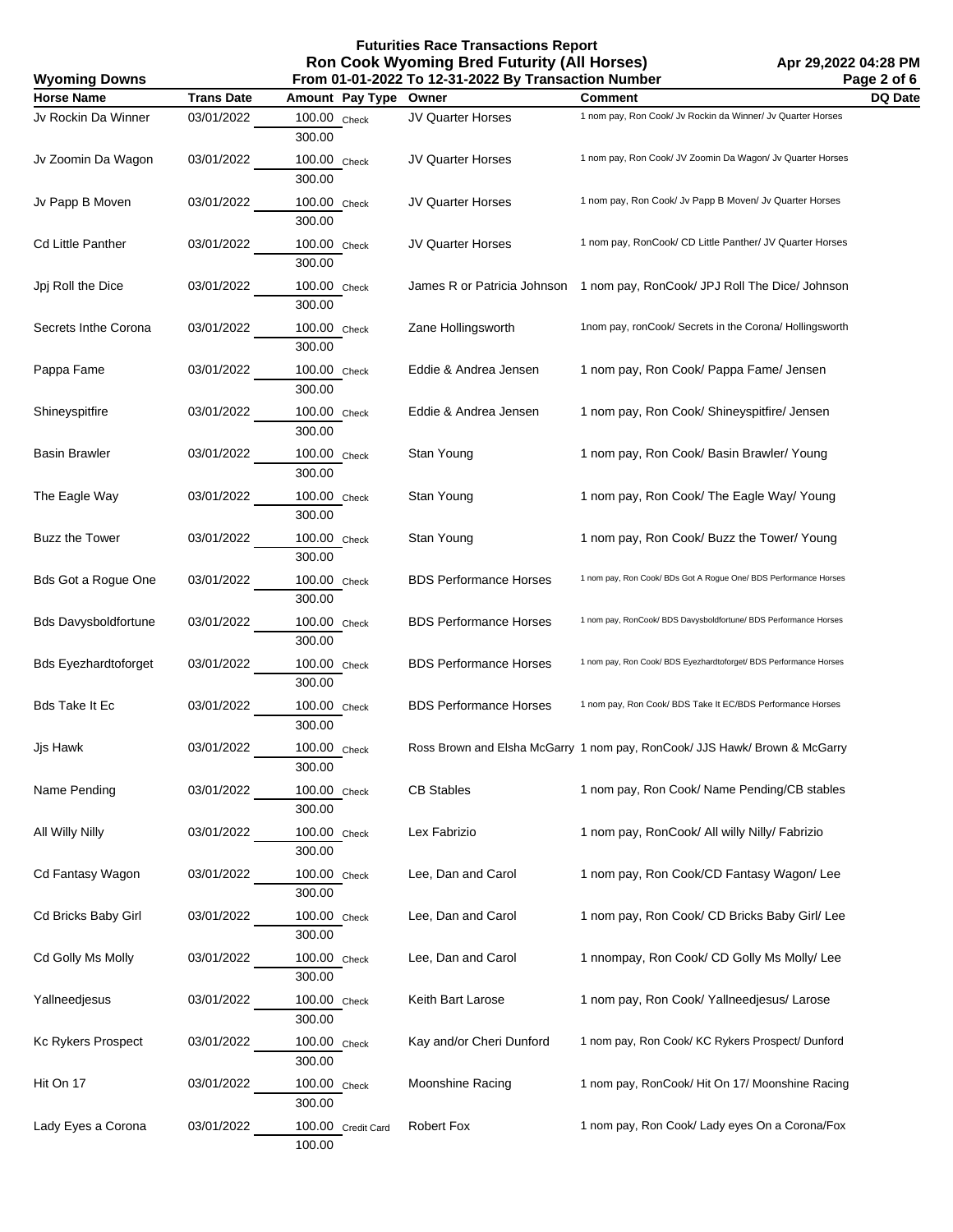**Futurities Race Transactions Report Ron Cook Wyoming Bred Futurity (All Horses) From 01-01-2022 To 12-31-2022 By Transaction Number**

**Apr 29,2022 04:28 PM Page 3 of 6**

| From 01-01-2022 To 12-31-2022 By Transaction Number<br><b>Wyoming Downs</b> |                          |                                      |                          |                                                                                                                                              | Page 3 of 6    |
|-----------------------------------------------------------------------------|--------------------------|--------------------------------------|--------------------------|----------------------------------------------------------------------------------------------------------------------------------------------|----------------|
| <b>Horse Name</b>                                                           | <b>Trans Date</b>        | Amount Pay Type                      | Owner                    | <b>Comment</b>                                                                                                                               | <b>DQ Date</b> |
| <b>Glocks Girl</b>                                                          | 03/01/2022               | 100.00 Credit Card<br>100.00         | Robert Fox               | 1 nom pay, Ron Cook/ Glocks Girl/ Fox                                                                                                        |                |
| MI Smoothie                                                                 | 03/01/2022               | 100.00 Credit Card<br>100.00         | <b>Robert Fox</b>        | 1 nompay, Ron Cook/ ML Smoothie/ Fox                                                                                                         |                |
| Lethal Girl                                                                 | 03/01/2022               | 100.00 Credit Card<br>100.00         | Robert Fox               | 1 nompay, ronCook/ Letha Girl/ FOx                                                                                                           |                |
| Trumps Royal Dash                                                           | 03/01/2022               | 100.00 Credit Card<br>300.00         | Mike Scudder             | 1 nom pay, Ron Cook/ Trumps royal Dash/ Scudder                                                                                              |                |
| Teradash                                                                    | 03/01/2022               | 100.00 Check<br>300.00               |                          | Woolf, Kirk and Hartline, Ralph 1 nom pay, Ron Cook/Teradash/ Woolf & Hartline                                                               |                |
| Apollo Dynasty                                                              | 03/01/2022               | 100.00 Credit Card<br>300.00         | Steve M Wright           | 1 nom pay, Ron Cook/ apollo Dynasty/ Wright                                                                                                  |                |
| Greene Pending                                                              | 03/01/2022               | 100.00 Credit Card<br>300.00         | Casey Greene             | 1 nom pay, Ron Cook/ Greene Pending/ Greene                                                                                                  |                |
| Jlc Super Cool                                                              | 03/01/2022               | 100.00 Credit Card<br>300.00         | John Peart Robinson III  | 1 nom pay, Ron COok/ JLC super Cool/Robinson                                                                                                 |                |
| <b>Makin Turtlemoves</b>                                                    | 03/01/2022               | 100.00 Credit Card<br>100.00         | Melvin Geezer Bowling    | 1 nom pay, RonCook/ Makin Turtlemoves/ Bowling                                                                                               |                |
| One Sweet Wine                                                              | 03/01/2022               | 100.00 Credit Card<br>100.00         | Melvin Geezer Bowling    | 1 nom pay, Ron Cook/ One Sweet Wine/ Bowling                                                                                                 |                |
| Vvr Help Me Rhonda                                                          | 04/01/2022               | 200.00 Credit Card<br>300.00         | <b>McKinze Ortiz</b>     | 2 nom pay, Ron Cook/ VVR Help Me Rhonda/ Ortiz                                                                                               |                |
| Moments                                                                     | 04/01/2022               | 200.00 Credit Card<br>300.00         | Dan & Patricia Baker     | 2 nom pay, Ron Cook/ Moments/ Baker                                                                                                          |                |
| The Iron Chef                                                               | 03/01/2022<br>04/01/2022 | 100.00 Cash<br>200.00 Cash<br>300.00 |                          | Chuck Jaure and Erica Jaure 1 nom pay, ronCook/ The Iron Chef/ Jaure<br>Chuck Jaure and Erica Jaure 2 nom pay, ronCook/ the Iron Chef/ Juare |                |
| Overcooked                                                                  | 03/01/2022<br>04/01/2022 | 100.00 Cash<br>200.00 Cash<br>300.00 |                          | Chuck Jaure and Erica Jaure 1 nom pay, RonCook/Overcooked/Jaure<br>Chuck Jaure and Erica Jaure 2 nom pay, ronCook/Overcooked/Jaure           |                |
| Name Pending                                                                | 05/02/2022               | 200.00 Check<br>300.00               | <b>CB Stables</b>        | 2 nom pay, Ron Cook/ Name Pending/ Gonzalez                                                                                                  |                |
| Docs Little Tryst                                                           | 04/01/2022               | 200.00 Check<br>300.00               | <b>Justin Yates</b>      | 2 nom pay, RonCook/ Docs Little tryst/ Yates                                                                                                 |                |
| Apollo Dynasty                                                              | 04/01/2022               | 200.00 Check<br>300.00               | Steve M Wright           | 2 nom pay, Ron Cook/ Apollo Dynasty/ Wright                                                                                                  |                |
| All Willy Nilly                                                             | 04/01/2022               | 200.00 Credit Card<br>300.00         | Lex Fabrizio             | 2 nom pay, ronCook/ All willy Nilly/ Fabrizio                                                                                                |                |
| Jv Papp B Moven                                                             | 04/01/2022               | 200.00 Check<br>300.00               | <b>JV Quarter Horses</b> | 2 nom pay, RonCook/ JV Papp B Movin/ JV Quarter horses                                                                                       |                |
| Cd Little Panther                                                           | 04/01/2022               | 200.00 Check<br>300.00               | <b>JV Quarter Horses</b> | 2 nom pay, ron Cook/ CD Little Panther/ Anderson                                                                                             |                |
| Jv Zoomin Da Wagon                                                          | 04/01/2022               | 200.00 Check<br>300.00               | <b>JV Quarter Horses</b> | 2 nom pay, RonCook/ JV zoomin da wagon/ JV quarter horses                                                                                    |                |
| Jv Rockin Da Winner                                                         | 04/01/2022               | 200.00 Check<br>300.00               | JV Quarter Horses        | 2 nom pay, RonCook/ JV Rockin Da Winner/ Jv Quarter Horses                                                                                   |                |
| Teradash                                                                    | 04/01/2022               | 200.00 Check<br>300.00               |                          | Woolf, Kirk and Hartline, Ralph 2 nom pay, ron cook/ Teradash/ Hartline                                                                      |                |
| Jpj Roll the Dice                                                           | 04/01/2022               | 200.00 Check<br>300.00               |                          | James R or Patricia Johnson 2 nom pay, Ron Cook/ JPJ roll the Dice/ Christensen                                                              |                |
| Switching Dynasty                                                           | 04/01/2022               | 200.00 Check<br>300.00               | Ron and Laurie Moosman   | 2 nom pay, ron Cook/ Switching Dynasty/ Moosman                                                                                              |                |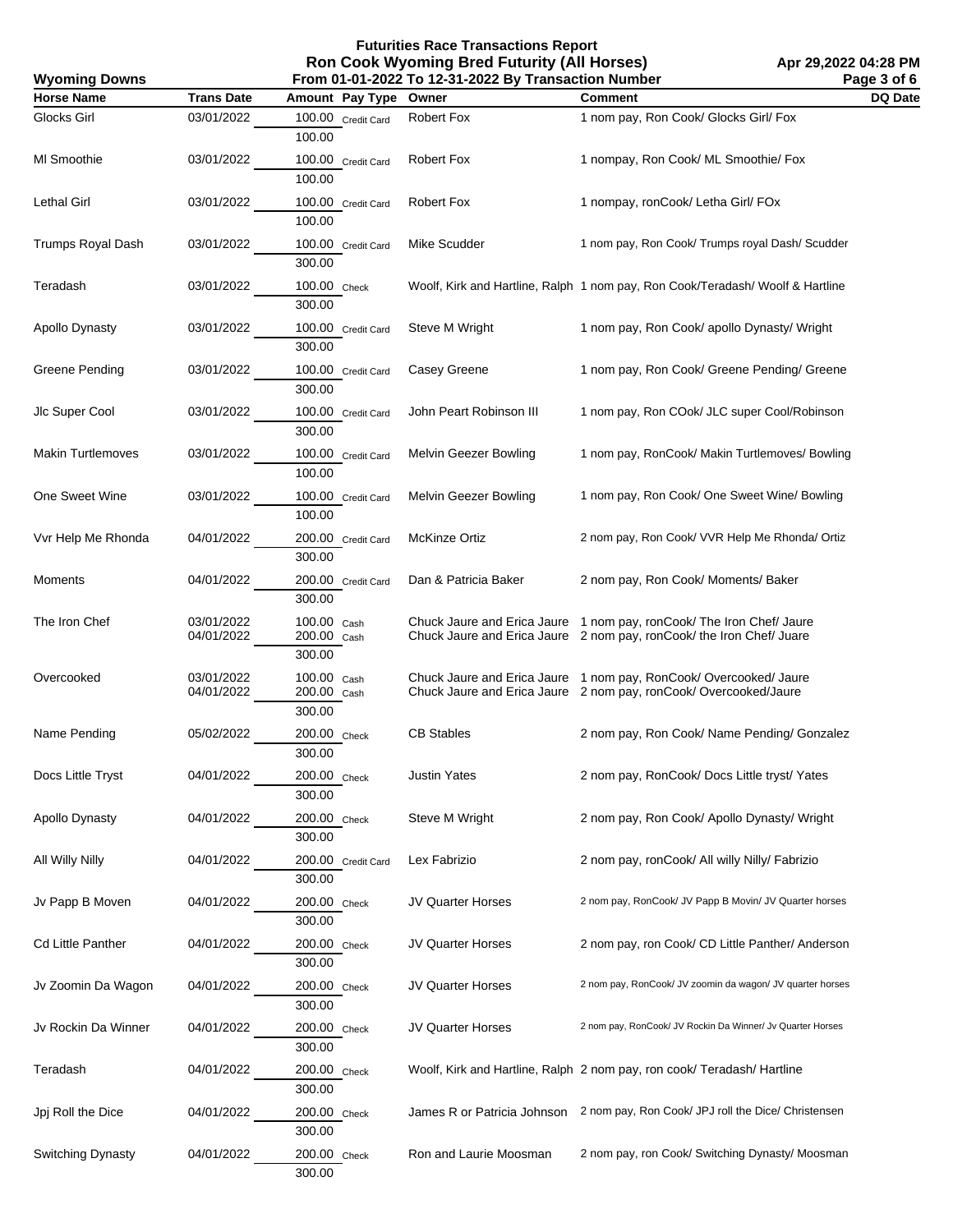**Futurities Race Transactions Report Ron Cook Wyoming Bred Futurity (All Horses)**

| From 01-01-2022 To 12-31-2022 By Transaction Number<br><b>Wyoming Downs</b> |                          |                                        |                                          |                                                                                      | Page 4 of 6 |
|-----------------------------------------------------------------------------|--------------------------|----------------------------------------|------------------------------------------|--------------------------------------------------------------------------------------|-------------|
| <b>Horse Name</b>                                                           | <b>Trans Date</b>        | Amount Pay Type Owner                  |                                          | <b>Comment</b>                                                                       | DQ Date     |
| <b>Rhetts Dynasty</b>                                                       | 04/01/2022               | 200.00 Check<br>300.00                 | <b>Rhett Woodward</b>                    | 2 nom pay, Ron Cook/ Rhett's Dynasty/ Woodward                                       |             |
| There He Goes                                                               | 04/01/2022               | 200.00 Check<br>300.00                 | Ridge Woodward                           | 2 nom pay, ronCook/ There he Goes/ woodward                                          |             |
| Kc Rykers Prospect                                                          | 04/01/2022               | 200.00 Check<br>300.00                 | Kay and/or Cheri Dunford                 | 2 nom pay/ Ron Cook/ KC Ryker's Prospect/ Dunford                                    |             |
| Jjs Hawk                                                                    | 04/01/2022               | 200.00 Check<br>300.00                 |                                          | Ross Brown and Elsha McGarry 2 nom pay, RonCook/ JJs Hawk/ Brown McGarry             |             |
| Sundancin Kid                                                               | 04/01/2022               | 200.00 Check<br>300.00                 | Jim Nebeker                              | 2 nom pay, Ron Cook/ Sundancin Kid/ Nebeker                                          |             |
| Grey Dust                                                                   | 04/01/2022               | 200.00 Check<br>300.00                 | Jim Nebeker                              | 2 nom pay, RonCook/ Grey Dust/ Nebeker                                               |             |
| Mountain Creek Dust                                                         | 04/01/2022               | 200.00 Check<br>300.00                 | Jim Nebeker                              | 2 nom pay, Ron Cook/ Mountain Creek Dust/ Nebeker                                    |             |
| Pappa Fame                                                                  | 04/01/2022               | 200.00 Check<br>300.00                 | Eddie & Andrea Jensen                    | 2 nom pay, ron Cook/ Pappa Fame/ Jensen                                              |             |
| Shineyspitfire                                                              | 04/01/2022               | 200.00 Check<br>300.00                 | Eddie & Andrea Jensen                    | 2 nom pay, ron Cook/ Shineyspitfire/ Jensen                                          |             |
| Racy Angel Chick                                                            | 05/02/2022               | 200.00 Check<br>600.00                 | JP Sample                                | 3 nom pay, Ron Cook/ Racy Angel Chick/ Sample                                        |             |
| Secrets Inthe Corona                                                        | 04/01/2022               | 200.00 Check<br>300.00                 | Zane Hollingsworth                       | 2 nom pay, RonCook/ Secrets inthe Corona/ Hollingsworth                              |             |
| Jlc Super Cool                                                              | 04/01/2022               | 200.00 Credit Card<br>300.00           | John Peart Robinson III                  | 2 nom pay, Ron Cook/ JLC Super Cool/ Robinson                                        |             |
| <b>Chasing Glock</b>                                                        | 04/01/2022               | 200.00 Check<br>300.00                 | <b>Grant Pendleton</b>                   | 2 nm pay, Ron Cook/ Chasing Glock/ Pendleton                                         |             |
| Lanes Dynasty                                                               | 04/01/2022               | 200.00 Credit Card<br>300.00           | <b>Grant Pendleton</b>                   | 2 nom pay, Ron Cook/ Lanes Dynasty/ Pendleton                                        |             |
| Greene Pending                                                              | 04/01/2022               | 200.00 Credit Card<br>300.00           | Casey Greene                             | 2 nom pay, ron Cook/ Greene Pending/ Greene                                          |             |
| Yallneedjesus                                                               | 04/01/2022               | 200.00 Check<br>300.00                 | Keith Bart Larose                        | 2 nom pay, Ron Cook/ Yallneedjesus/ Larose                                           |             |
| Bds Got a Rogue One                                                         | 04/01/2022               | 200.00 Check<br>300.00                 | <b>BDS Performance Horses</b>            | 2 nom pay, Ron Cook/ BDS Got a rogue One/ BDS Performance Horses                     |             |
| <b>Bds Davysboldfortune</b>                                                 | 04/01/2022               | 200.00 Check<br>300.00                 | <b>BDS Performance Horses</b>            | 2 nom pay, Ron Cook/ BDS Davysboldfortune/ Bds Performance Horses                    |             |
| <b>Bds Eyezhardtoforget</b>                                                 | 04/01/2022               | 200.00 Check<br>300.00                 | <b>BDS Performance Horses</b>            | 2 nom pay, ron Cook/ BDS Eyeshardtoforget/BDS Performance Horses                     |             |
| Bds Take It Ec                                                              | 04/01/2022               | 200.00 Check<br>300.00                 | <b>BDS Performance Horses</b>            | 2 nom pay, Ron Cook/ bds Take it EC/ Bds Performance Horses                          |             |
| Hit On 17                                                                   | 04/01/2022               | 200.00 Check<br>300.00                 | Moonshine Racing                         | 2 nom pay, ron Cook/ Hit on 17/ Moonshine Racing                                     |             |
| Trumps Royal Dash                                                           | 04/01/2022               | 200.00 Credit Card<br>300.00           | Mike Scudder                             | 2 nom pay, Ron Cook/ Trumps Royal Dash/ Scudder                                      |             |
| Quick Thyme                                                                 | 04/01/2022               | 200.00 Check<br>300.00                 | Korell Family Trust                      | 2 nom pay, Ron Cook/ Quick Thyme/ Korrell                                            |             |
| Edelstein                                                                   | 04/01/2022               | 200.00 Check<br>300.00                 | Korell Family Trust                      | 2 nom pay, Ron Cook/ Edelstein/ Korrell                                              |             |
| <b>Blazin Fleeter</b>                                                       | 04/01/2022<br>03/01/2022 | 200.00 Check<br>100.00 Check<br>300.00 | <b>Charles Rex</b><br><b>Charles Rex</b> | 2 nom pay, ron Cook/ Blazin Fleeter/ Rex<br>1 nom pay, Ron Cook/ Blazin Fleeter/ Rex |             |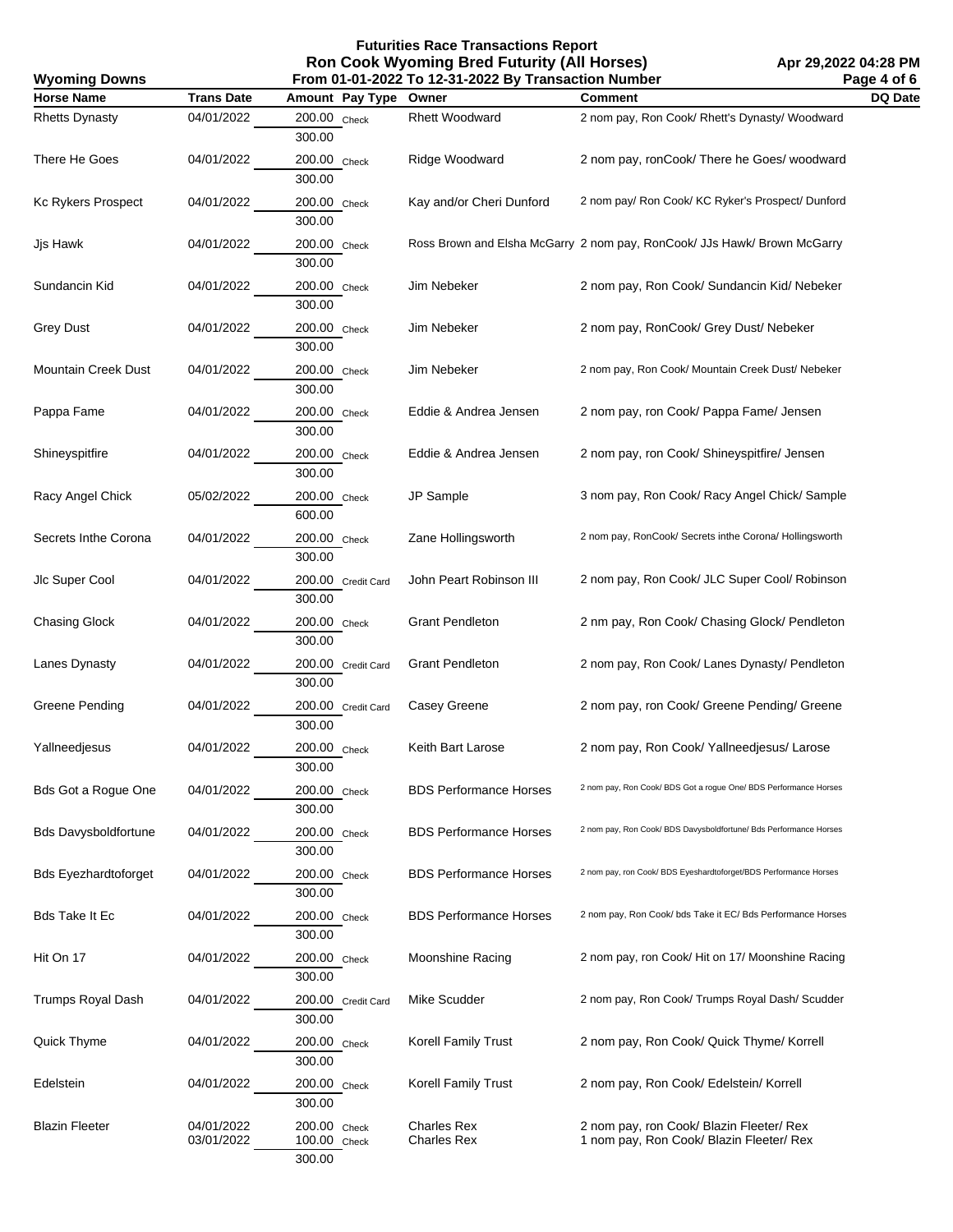**Futurities Race Transactions Report Ron Cook Wyoming Bred Futurity (All Horses) From 01-01-2022 To 12-31-2022 By Transaction Number**

| From 01-01-2022 To 12-31-2022 By Transaction Number<br><b>Wyoming Downs</b> |                                        |                                                        |                                                             |                                                                                                                                  | Page 5 of 6 |
|-----------------------------------------------------------------------------|----------------------------------------|--------------------------------------------------------|-------------------------------------------------------------|----------------------------------------------------------------------------------------------------------------------------------|-------------|
| <b>Horse Name</b>                                                           | <b>Trans Date</b>                      | Amount Pay Type                                        | Owner                                                       | <b>Comment</b>                                                                                                                   | DQ Date     |
| Jiffy Jamison                                                               | 04/01/2022                             | 200.00 Check<br>300.00                                 | Sharon Jensen                                               | 2 nom pay, Ron Cook/ Jiffy Jamison/ Jensen                                                                                       |             |
| GI Roll the Dice                                                            | 03/01/2022<br>04/01/2022               | 100.00 Credit Card<br>200.00 Credit Card<br>300.00     | Gary Laramie<br>Gary Laramie                                | 1 nom pay, ron Cook/ GI Roll the Dice/ Gary Laramie<br>2 nom pay, Ron Cook/ GI Roll the Dice/ laramie                            |             |
| Big A                                                                       | 03/01/2022<br>04/01/2022               | 100.00 Credit Card<br>200.00 Credit Card<br>300.00     | Gary Laramie<br>Gary Laramie                                | 1 nom pay, Ron cook/ Big A/ Laramie<br>2 nom pay, Ron Cook/ Big A/ Laramie                                                       |             |
| Basin Brawler                                                               | 04/01/2022                             | 200.00 Check<br>300.00                                 | Stan Young                                                  | 2 nom pay, Ron Cook/ Basin Brawler/ Young                                                                                        |             |
| The Eagle Way                                                               | 04/01/2022                             | 200.00 Check<br>300.00                                 | Stan Young                                                  | 2 nom pay, Ron Cook/ The Eagle way/ Young                                                                                        |             |
| <b>Buzz the Tower</b>                                                       | 04/01/2022                             | 200.00 Check<br>300.00                                 | Stan Young                                                  | 2 nom pay, Ron Cook/ Buzz the Tower/ Young                                                                                       |             |
| Cd Fantasy Wagon                                                            | 04/01/2022                             | 200.00 Check<br>300.00                                 | Lee, Dan and Carol                                          | 2 nom pay, Ron Cook/ CD Fantasy wagon/ Lee                                                                                       |             |
| Cd Bricks Baby Girl                                                         | 04/01/2022                             | 200.00 Check<br>300.00                                 | Lee, Dan and Carol                                          | 2 nom pay, Ron Cook/ CD Bricks Baby Girl/ Lee                                                                                    |             |
| Cd Golly Ms Molly                                                           | 04/01/2022                             | 200.00 Check<br>300.00                                 | Lee, Dan and Carol                                          | 2 nom pay, Ron Cook/ CD Golly Ms Molly/ Lee                                                                                      |             |
| <b>Bdr Slew Down</b>                                                        | 04/01/2022<br>05/02/2022               | 200.00 Credit Card<br>200.00 Credit Card<br>500.00     | David Hinkins<br>David Hinkins                              | 2 nom pay, Ron Cook/ BDR Slew Down/ Hinkins<br>3 nom pay, Ron Cook/ BDR Slew Down/ Hinkins                                       |             |
| <b>Bdr Noble</b>                                                            | 04/01/2022<br>05/02/2022               | 200.00 Credit Card<br>200.00 Credit Card<br>500.00     | David Hinkins<br>David Hinkins                              | 2 nom pay, Ron Cook/ BDR Noble / Hinkins<br>3 nom pay, Ron Cook/ BDR Noble/ Hinkins                                              |             |
| pending(smokin project)                                                     | 04/01/2022                             | 200.00 Credit Card<br>300.00                           | Barbara Atwood                                              | 2 nom pay, Ron Cook/ Pending (smokin project)/Atwood                                                                             |             |
| Pending (cb one for luck)                                                   | 04/01/2022                             | 200.00 Credit Card<br>300.00                           | Jessica Atwood                                              | 2 nom pay, Ron Cook/ Pending(cb one for luck)/ Atwood                                                                            |             |
| Rowdys Train                                                                | 03/01/2022<br>04/01/2022<br>05/02/2022 | 100.00 Check<br>200.00 Check<br>200.00 Check<br>500.00 | <b>Bill Doenz</b><br><b>Bill Doenz</b><br><b>Bill Doenz</b> | 1 nom pay, Ron Cook/ Rowdys Train/ Doenz<br>2 nom pay, Ron Cook/ Rowdys Train/ Doenz<br>3 nom pay, Ron Cook/ Rowdys Train/ Doenz |             |
| Shezaa Pistol                                                               | 03/01/2022                             | 100.00 Credit Card<br>100.00                           |                                                             | Carter Garfias & Kaylee Leseburg 1 nom pay, Ron Cook/ Shezaa Pistol/ Garfias & Leseburg                                          |             |
| Haha Rainbow Glock                                                          | 03/01/2022<br>04/01/2022               | 100.00 Credit Card<br>200.00 Credit Card<br>300.00     | Martha Maldonado<br>Martha Maldonado                        | 1 nom pay, Ron Cook/ Haha Rainbow Glock/ Maldonado<br>2 nom pay, Ron Cook/ Haha Rainbow Glock/ Maldonado                         |             |
| Dirty Jan Boy                                                               | 03/01/2022<br>04/01/2022               | 100.00 Credit Card<br>200.00 Credit Card<br>300.00     | Jose Guzman<br>Jose Guzman                                  | 1 nom pay, Ron Cook/ Dirty Jan Boy/ Guzman<br>2 nom pay, Ron Cook/ Dirty Jan Boy/ Guzman                                         |             |
| Vvr Lucky Charm                                                             | 03/01/2022                             | 100.00 Credit Card<br>100.00                           | Jose Guzman                                                 | 1 nom pay, ron Cook/ VVr Lucky Charm/ Guzman                                                                                     |             |
| Sallee Sioux                                                                | 03/01/2022<br>04/01/2022               | 100.00 Credit Card<br>200.00 Credit Card<br>300.00     | Sandra Flores<br>Sandra Flores                              | 1 nom pay, Ron Cook/ Sallee Sioux/ Flores<br>2 nom pay, Ron Cook/ Sallee Sioux/ Flores                                           |             |
| Vvr Country Kid                                                             | 03/01/2022<br>04/01/2022               | 100.00 Credit Card<br>200.00 Credit Card<br>300.00     | <b>Israel Calata</b><br><b>Israel Calata</b>                | 1 nom pay, ron Cook/ VVR Country Kid/ Calata<br>2 nom pay, ron Cook/ VVR Country Kid/ Calata                                     |             |
| Vvr Bay Watch Babe                                                          | 03/01/2022<br>04/01/2022               | 100.00 Credit Card<br>200.00 Credit Card<br>300.00     | <b>Israel Calata</b><br><b>Israel Calata</b>                | 1 nom pay, ron Cook/ VVR Bay Watch Babe/ Calata<br>2 nom pay, Ron Cook/ VVR Bay Watch Babe/ Calata                               |             |